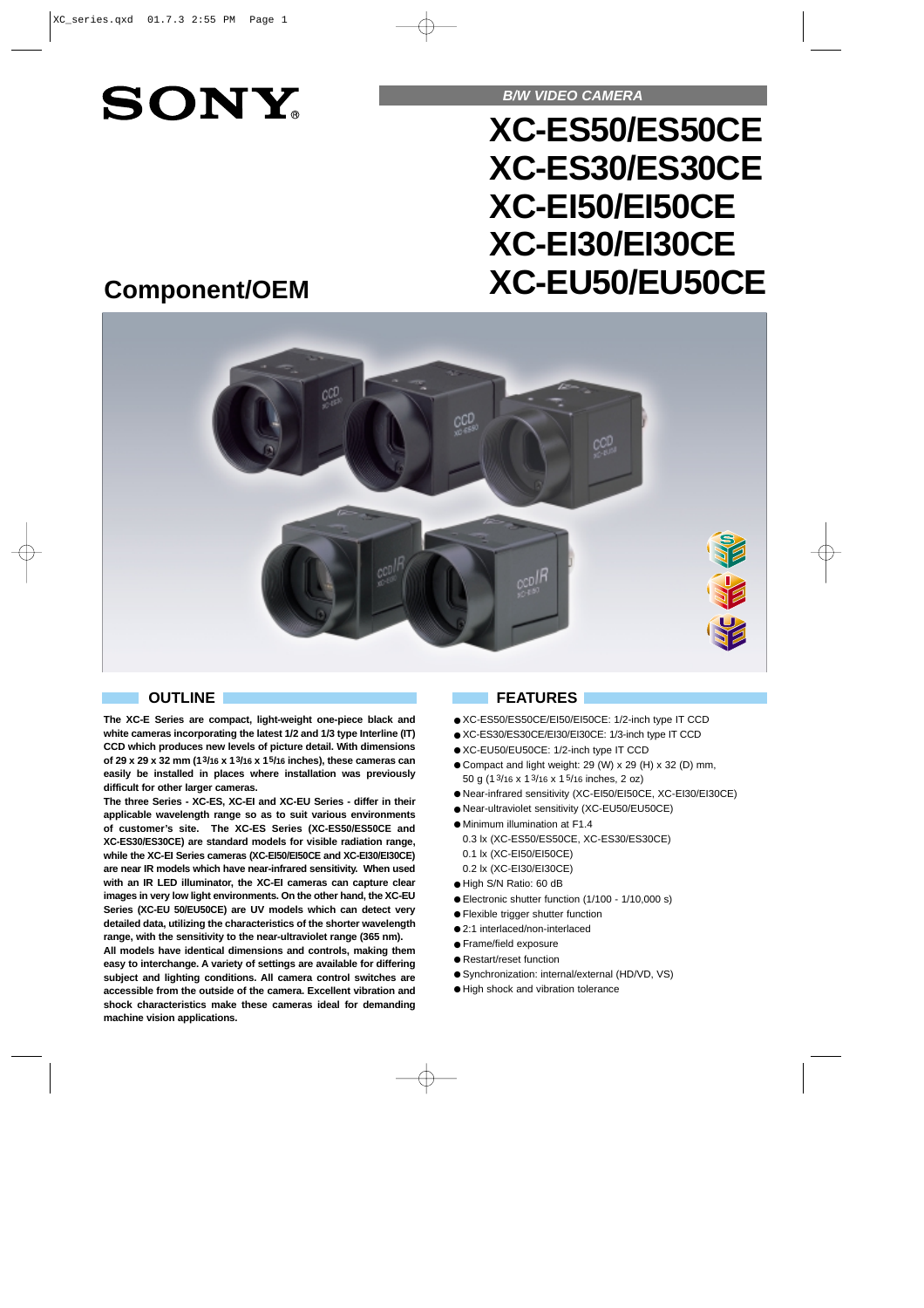

\*Only VCL-50Y-M is applicable to the XC-EU50.

#### **DIMENSIONS & REAR PANEL**





| PIN No.        | External sync (HD/VD) | Internal sync (HD/VD) |
|----------------|-----------------------|-----------------------|
|                | <b>GND</b>            | <b>GND</b>            |
| $\overline{2}$ | $+12V$                | $+12V$                |
| 3              | <b>GND</b>            | <b>GND</b>            |
| $\overline{4}$ | Video output          | Video output          |
| 5              | <b>GND</b>            | <b>GND</b>            |
| 6              | *1 HD input           | HD output             |
| $\overline{7}$ | *1 VD input           | VD output             |
| 8              | <b>GND</b>            | <b>GND</b>            |
| 9              |                       |                       |
| 10             | *2 WEN output         | *2 WEN output         |
| 11             | <b>TRIG input</b>     | <b>TRIG</b> input     |
| 12             | <b>GND</b>            | <b>GND</b>            |

\*1 HD/VD input is required when using restart, reset mode. \*2 WEN output works only when in external trigger shutter mode.

(CE standard)

## **ACCESSORIES**

Compact camera adaptor **DC-700/700CE** ● Compact, lightweight

- (700 g, 1 lb 8 oz)
- External sync IN / OUT
- Trigger input / WEN output
- New EIAJ standard 12 pin connector
- Dimensions: 110(W) x 53(H) x 160(D) mm (4 3/8 x 2 1/8 x 6 3/8 inches)



● Factory setting mode of rear panel

12 pin multi-connector

| No.           | Switch name                       | <b>Factory-setting mode</b>                                          |              |
|---------------|-----------------------------------|----------------------------------------------------------------------|--------------|
| $\circled{1}$ | Shutter speed/Mode                | Dip switch 1-4: Shutter speed                                        | OFF          |
|               | setting DIP switch                | Dip switch 5: FRAME/FIELD                                            | <b>FRAME</b> |
|               |                                   | Dip switch 6-8: External trigger<br>shutter mode, restart/reset mode | Normal       |
|               |                                   | Dip switch 9: Gamma ON/OFF                                           | <b>OFF</b>   |
|               |                                   | Dip switch 0: GAIN                                                   | Manual       |
| (2)           | Manual GAIN (M GAIN) control knob | Twelve o'clock position                                              |              |
| (3)           | HD/VD signal input/output switch  | <b>EXT</b>                                                           |              |
| $\circled{4}$ | 75 $\Omega$ termination switch    | ON                                                                   |              |



Tripod adaptor **VCT-333I**  $\bullet$  ABS

- Approx. 6.1 g (0.2 oz)
- Dimensions:

18(W)x6(H)x2.9(D)mm (23/32 x 1/4 x 1/8 inches)

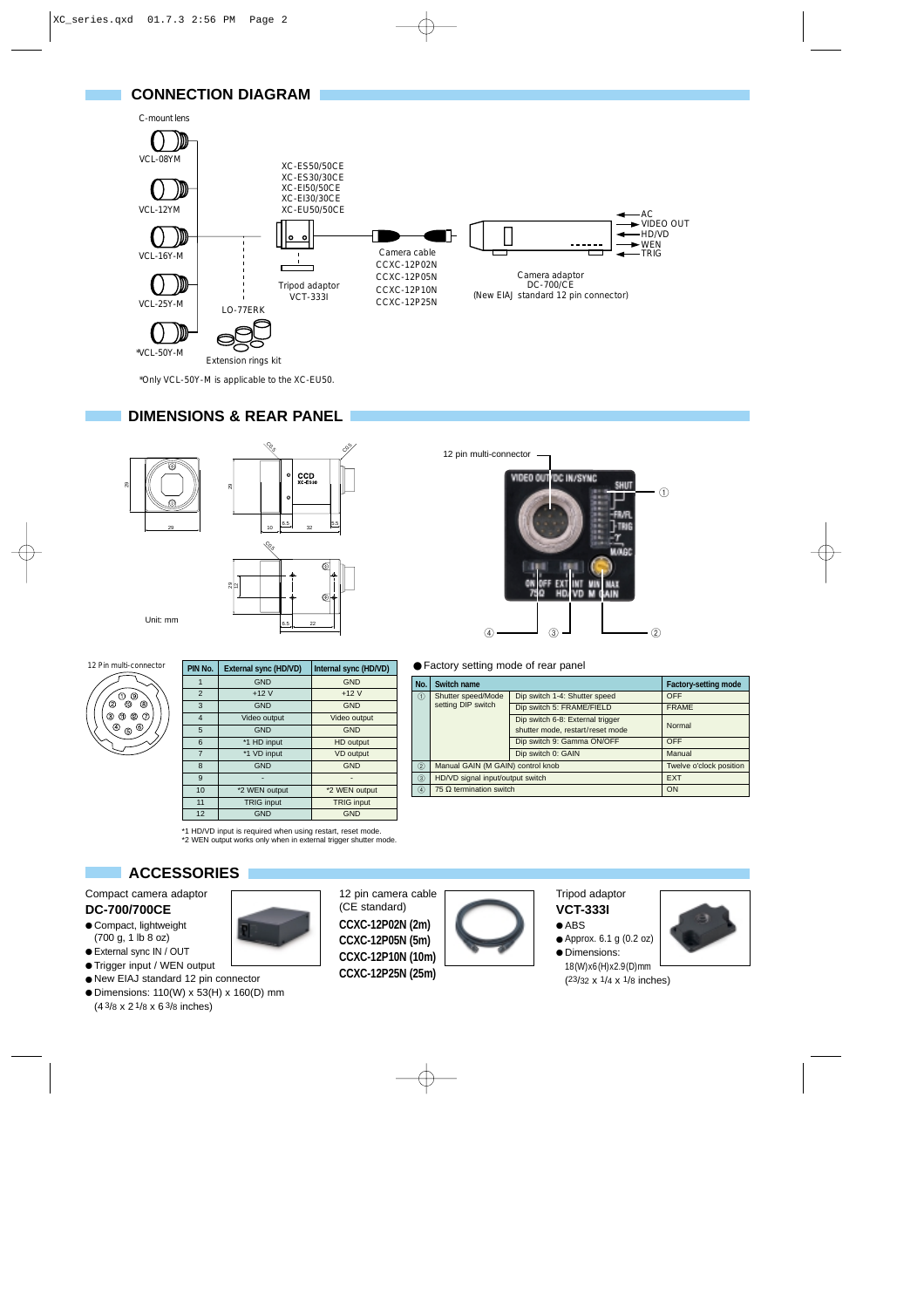■ Applicable wavelength range

# **XC-ES50/ES50CE XC-ES30/ES30CE**

nФ

# **XC-EI50/EI50CE XC-EI30/EI30CE**



300 400 700 800 900

■ Applicable wavelength range

400-870nm



## **SPECIFICATIONS**

|                            | XC-ES50                                                                                                                 | XC-ES50CE              | XC-ES30                     | XC-ES30CE                    | <b>XC-E150</b>                              | XC-EI50CE              | XC-EI30                                   | XC-EI30CE                    |
|----------------------------|-------------------------------------------------------------------------------------------------------------------------|------------------------|-----------------------------|------------------------------|---------------------------------------------|------------------------|-------------------------------------------|------------------------------|
| Image device               | 1/ <sub>2</sub> type IT CCD<br>1/ <sub>3</sub> type IT CCD                                                              |                        | 1/ <sub>2</sub> type IT CCD |                              | 1/ <sub>3</sub> type IT CCD                 |                        |                                           |                              |
| Effective picture elements | 768 (H) x 494 (V)                                                                                                       | 752 (H) x 582 (V)      | 768 (H) x 494 (V)           | 752(H) x 582(V)              | 768 (H) x 494 (V)                           | 752 (H) x 582 (V)      | 768(H) x 494(V)                           | 752 (H) x 582 (V)            |
| Signal system              | EIA (standard)                                                                                                          | CCIR (standard)        | EIA (standard)              | CCIR (standard)              | EIA (standard)                              | CCIR (standard)        | EIA (standard)                            | CCIR (standard)              |
| Horizontal frequency       | 15.734 kHz                                                                                                              | 15.652 kHz             | 15.734 kHz                  | 15.652 kHz                   | 15.734 kHz                                  | 15.652 kHz             | 15.734 kHz                                | 15.652 kHz                   |
| Vertical frequency         | 59.94 Hz                                                                                                                | 50 Hz                  | 59.94 Hz                    | 50 Hz                        | 59.94 Hz                                    | 50 Hz                  | 59.94 Hz                                  | 50 Hz                        |
| Cell Size                  | 8.4 x 9.8 um                                                                                                            | $8.6 \times 8.3 \mu m$ | $6.35 \times 7.4 \mu m$     | $6.5 \times 6.25 \text{ µm}$ | $8.4 \times 9.8 \mu m$                      | $8.6 \times 8.3 \mu m$ | 6.35 x 7.4 um                             | $6.5 \times 6.25 \text{ µm}$ |
| Lens mount                 | C mount                                                                                                                 |                        |                             |                              |                                             |                        |                                           |                              |
| Flange back                | 17,526 mm                                                                                                               |                        |                             |                              |                                             |                        |                                           |                              |
| Sync system                |                                                                                                                         |                        |                             |                              | Internal / External (auto)                  |                        |                                           |                              |
| External sync system       | HD / VD (2 to 5 Vp-p), VS                                                                                               |                        |                             |                              |                                             |                        |                                           |                              |
| External sync frequency    | $+/- 1%$                                                                                                                |                        |                             |                              |                                             |                        |                                           |                              |
| <b>Jitter</b>              | Less than $+/-$ 50 nsec                                                                                                 |                        |                             |                              |                                             |                        |                                           |                              |
| Scanning system            | 2:1 Interlaced                                                                                                          |                        |                             |                              |                                             |                        |                                           |                              |
| Video output               | 1.0 Vp-p, negative, 75 $\Omega$ unbalanced                                                                              |                        |                             |                              |                                             |                        |                                           |                              |
| Horizontal resolution      | 570 TV lines                                                                                                            | 560 TV lines           | 570 TV lines                | 560 TV lines                 | 570 TV lines                                | 560 TV lines           | 570 TV lines                              | 560 TV lines                 |
| Sensitivity                | 400 lx F5.6                                                                                                             |                        | 400 lx F4<br>400 lx F11     |                              | 400 lx F8                                   |                        |                                           |                              |
|                            | $(y = ON$ MIN GAIN, NO IR cut filter)<br>$(y = ON MIN GAIN, NO IR cut filter)$<br>$(y = ON$ MIN GAIN, NO IR cut filter) |                        |                             |                              | $(y = ON$ MIN GAIN, NO IR cut filter)       |                        |                                           |                              |
| Minimum illumination*      | $0.3$ $\mathsf{k}$<br>$0.3$ $\mathsf{lx}$                                                                               |                        |                             |                              | $0.1$ $\mathsf{x}$<br>$0.2$ $\mathsf{lx}$   |                        |                                           |                              |
| S/N ratio                  | 60 dB                                                                                                                   |                        |                             |                              |                                             |                        |                                           |                              |
| Gain                       | AGC (0-18 dB) / Manual (0-18 dB) Selectable                                                                             |                        |                             |                              |                                             |                        |                                           |                              |
| Gamma                      | ON / OFF                                                                                                                |                        |                             |                              |                                             |                        |                                           |                              |
| Normal shutter             | 1/100 to 1/10,000 S                                                                                                     | 1/120 to 1/10,000 S    | 1/100 to 1/10,000 S         | 1/120 to 1/10,000 S          | 1/ <sub>100</sub> to 1/ <sub>10,000</sub> S | 1/120 to 1/10,000 S    | 1/100 to 1/10,000 S                       | 1/120 to 1/10,000 S          |
| External trigger shutter** | 1/ <sub>4</sub> to 1/ <sub>10,000</sub> S                                                                               | $1/4$ to $1/8,000$ S   | $1/4$ to $1/10,000$ S       | $1/4$ to $1/8,000$ S         | $1/4$ to $1/10,000$ S                       | $1/4$ to $1/8,000$ S   | 1/ <sub>4</sub> to 1/ <sub>10,000</sub> S | $1/4$ to $1/8,000$ S         |
| Power requirements         | DC12 V (+9 to 16 V)                                                                                                     |                        |                             |                              |                                             |                        |                                           |                              |
| Power consumption          | 1.6W<br>1.4 W                                                                                                           |                        |                             |                              | 1.6W                                        |                        | 1.4W                                      |                              |
| <b>Dimensions</b>          | 29 (W) x 29 (H) x 32 (D) mm (1 3/16 x 1 3/16 x 1 5/16 inches)                                                           |                        |                             |                              |                                             |                        |                                           |                              |
| Mass                       | 50 g (2 oz)                                                                                                             |                        |                             |                              |                                             |                        |                                           |                              |
| Operation temp./mois.      | -10 to +50°C (14 to +122°F) / 20 to 80%                                                                                 |                        |                             |                              |                                             |                        |                                           |                              |
| Storage temp./mois.        | -20 to +60°C (-4 to +140°F) / 20 to 95%                                                                                 |                        |                             |                              |                                             |                        |                                           |                              |
| Vibration                  | 10 G (20 to 200 Hz)                                                                                                     |                        |                             |                              |                                             |                        |                                           |                              |
| Shock resistance           | 70 G                                                                                                                    |                        |                             |                              |                                             |                        |                                           |                              |
| Regulatory compliance      | UL1492, FCC Class A Digital Device, CE (EN50081-2 + EN50082-2), AS4251.1 + AS4252.2                                     |                        |                             |                              |                                             |                        |                                           |                              |
| Supplied accessories       | Lens mount cap (1), Operating instructions (1)                                                                          |                        |                             |                              |                                             |                        |                                           |                              |

\* (F1.4, AGC ON, without IR cut filter) \*\* Using Dip switch on the rear panel or Using trigger pulse width